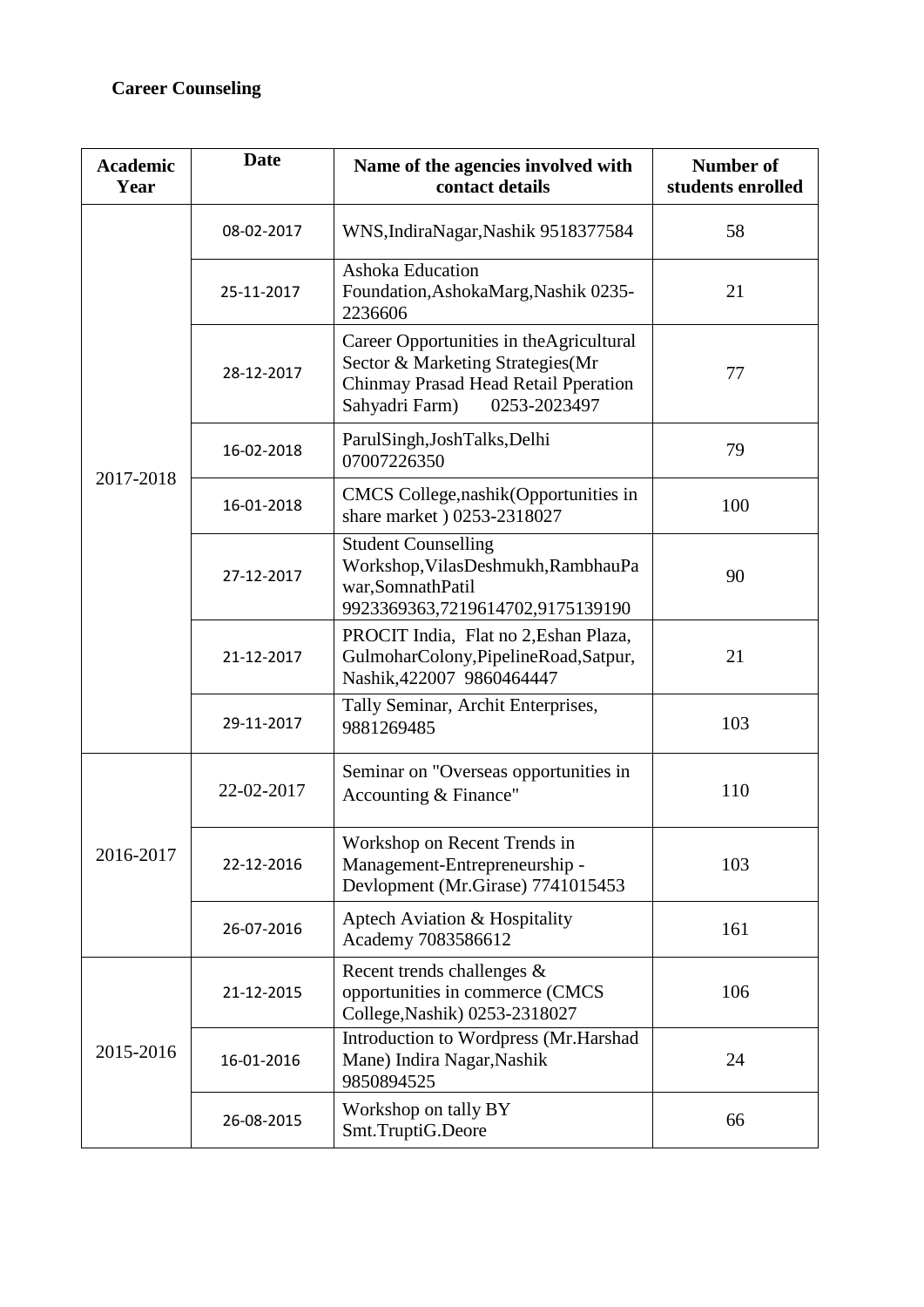| 2014-2015 | 05-09-2014   | Special Guidence Scheme(Cyber Crime<br>&cyber Security), By<br>Dr.S.N.Shinde, CMCS College, 0253-<br>2318027  |     |
|-----------|--------------|---------------------------------------------------------------------------------------------------------------|-----|
|           | 05-12-2014   | Special Guidence Scheme (Introduction<br>of Share Market), By<br>Prof.N.R.Kute,CMCS College 0253-<br>2318027  | 170 |
|           | 08-01-2015   | Special guidence lecture (Electronics<br>in Computer) by Shri.A.A.Nikam,<br>CMCS College, Nashik 0253-2318027 |     |
|           | 11-12-2015   | MCA Entrance Guidence Lecture(Shri.<br>R S Wagh /Shri. A.K.Mogal) 0253-<br>2318027                            | 56  |
|           | 13-08-2014   | Current Trends in Web<br>Designing (Mr. Sunil Mudholkar) CMCS<br>College 0253-2318027                         | 64  |
| 2013-2014 | 08-02-2014   | Privacy, Security and Webmaking By<br>Ankit Gadgil                                                            | 43  |
|           | $07-02-2014$ | Skill Mapping Test, Training and<br>Interview By Vidyaniketan Education                                       | 174 |
|           | 17-09-2013   | Seminar on Tally and Career in<br>Commerce By Ujjawala Shintre                                                | 46  |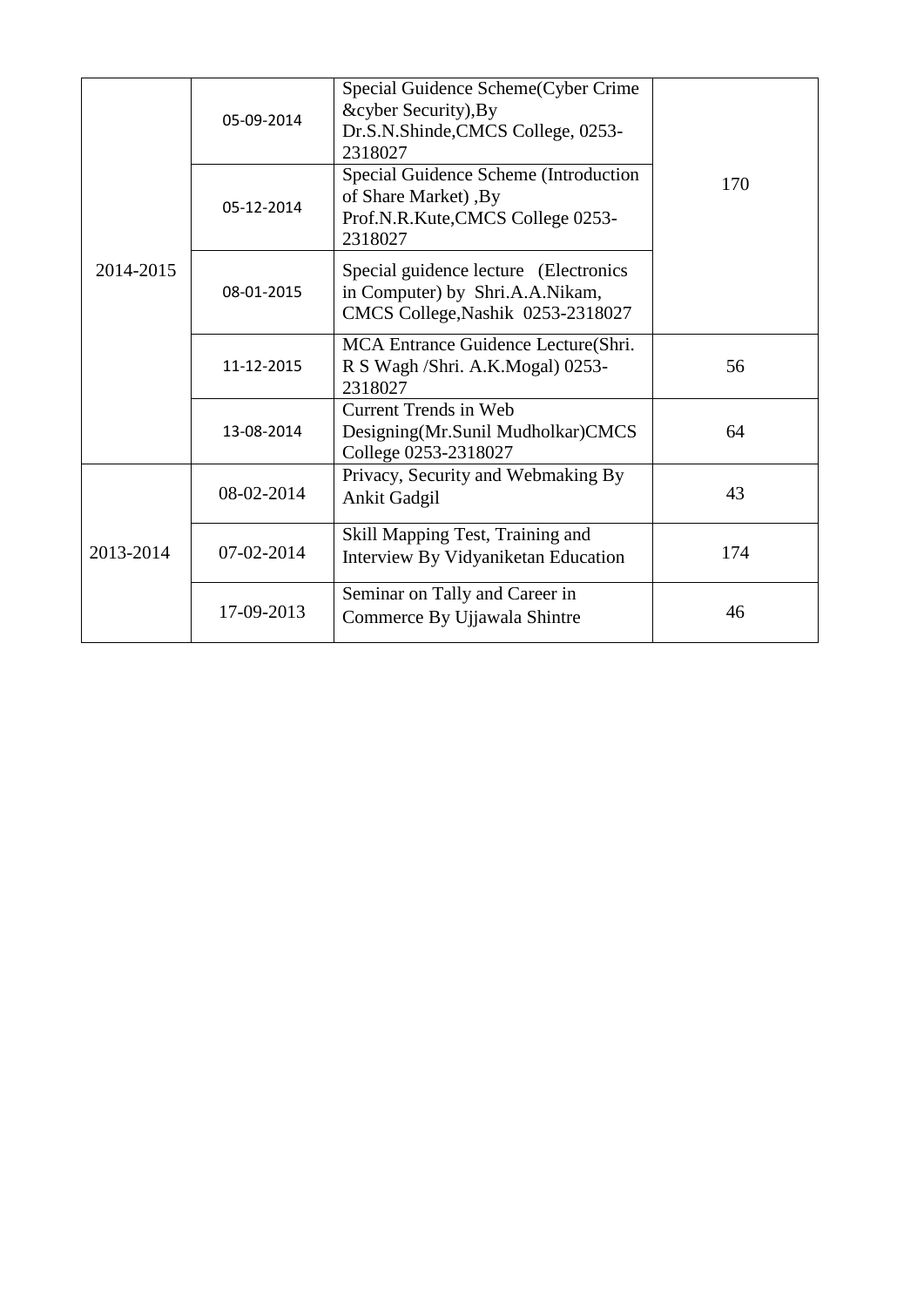



**Sakal Career Guidance**